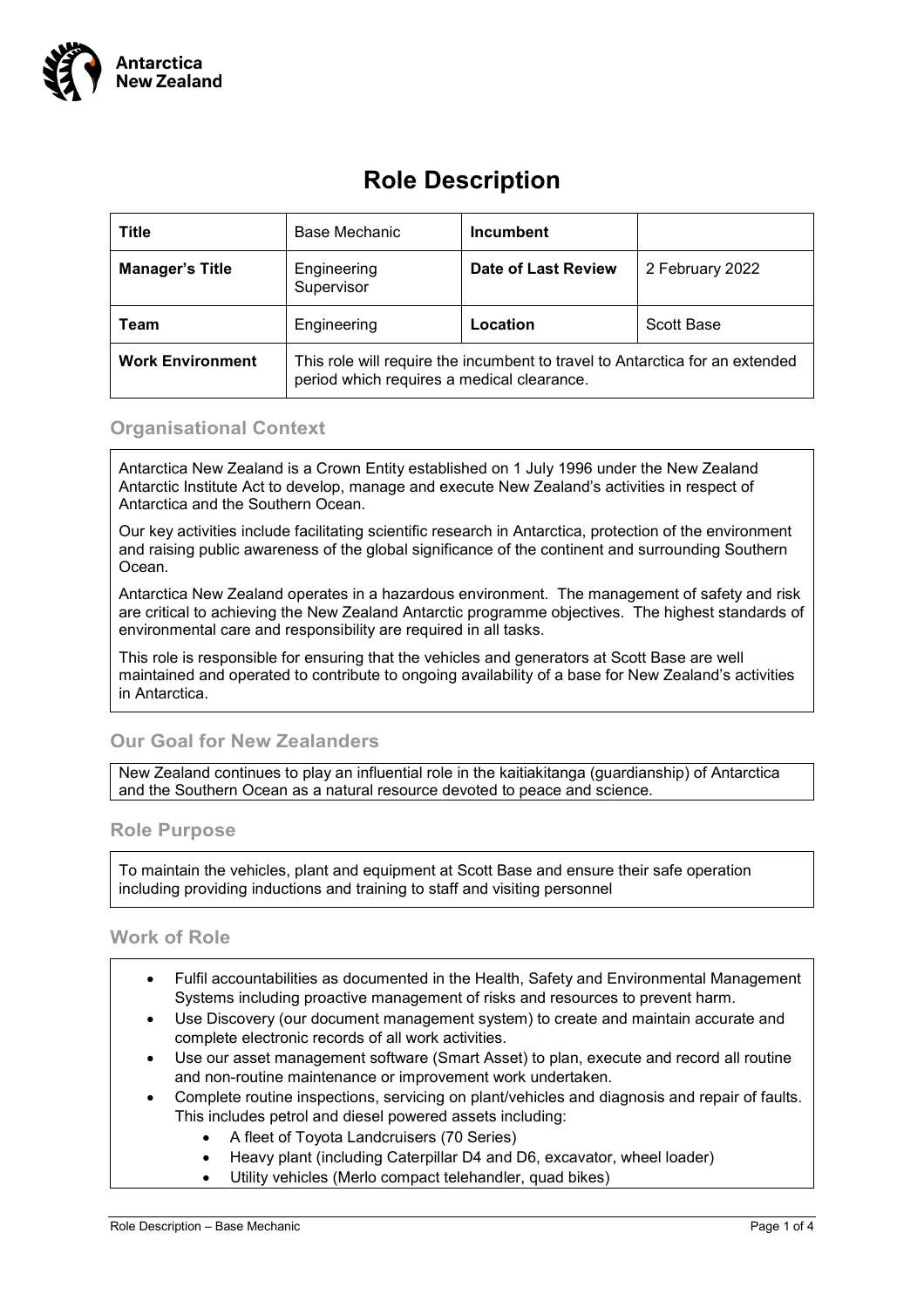

- Specialist tracked snow vehicles (Hagglunds, Pisten Bullys, Skidoos)
- Assist with maintenance of 3 x diesel generators (Cat 3406)
- Maintenance of diesel and petrol powered portable equipment (e.g. Honda generators; petrol powered drills)
- Provide vehicle training and inductions for visiting personnel including assessing competency and providing ongoing coaching in safe and efficient vehicle use.
- Provide visiting personal support to set up and operate their own mechanical equipment.
- Provide assistance to field parties (either in person or via radio) with vehicle and equipment diagnostics and repair.
- Maintain a clean and safe work environment and ensure yard and storage areas are kept organised.
- Handle fuel, waste oil and other fluids safely and in accordance with Antarctica New Zealand procedures and relevant legislation.
- Update and maintain records of spares and materials used/held and assist with procurement of replacement items.
- Identify opportunities for process or system improvement and communicate these to the Engineering Supervisor.
- Provide assistance to other engineering team members as required.
- Proactively contribute to the overall base community.
- Rostered duties on the Scott Base Fire Crew and other base tasks as required.
- Any other tasks assigned by the Engineering Supervisor.

#### **Key Challenges**

- Maintenance of a diverse range of unique plant and vehicles which operate in a harsh environment.
- Operating in a two-person team during the summer months to prioritise and complete work in a shared workshop with no hierarchy, utilising individual strengths.
- Working in challenging climatic conditions while continually considering environmental impacts.
- Ability to maintain a positive outlook while under pressure and responding to rapidly changing priorities.
- Maintaining a customer service focus while managing the demands of visiting events requiring support.
- Maintaining motivation and work quality (including repetitive tasks) 6 days a week for up to 13 months.
- Resilience to living in a small communal environment for up to 13 months (e.g. shared bunk rooms, communal bathrooms etc).
- The location and role may place pressure on the physical and mental well-being of the incumbent (e.g. at time long work hours, 24-hour daylight/darkness); the incumbent's family and other close relationships.

#### **Key Functional Relationships**

| <b>Internal</b> | <b>Engineering Supervisor</b><br>Scott Base Leadership Team |  |
|-----------------|-------------------------------------------------------------|--|
|                 | <b>Engineering Maintenance Manager</b>                      |  |
|                 | <b>Asset Management Engineers</b>                           |  |
|                 | <b>Operations Solutions Manager</b>                         |  |
|                 |                                                             |  |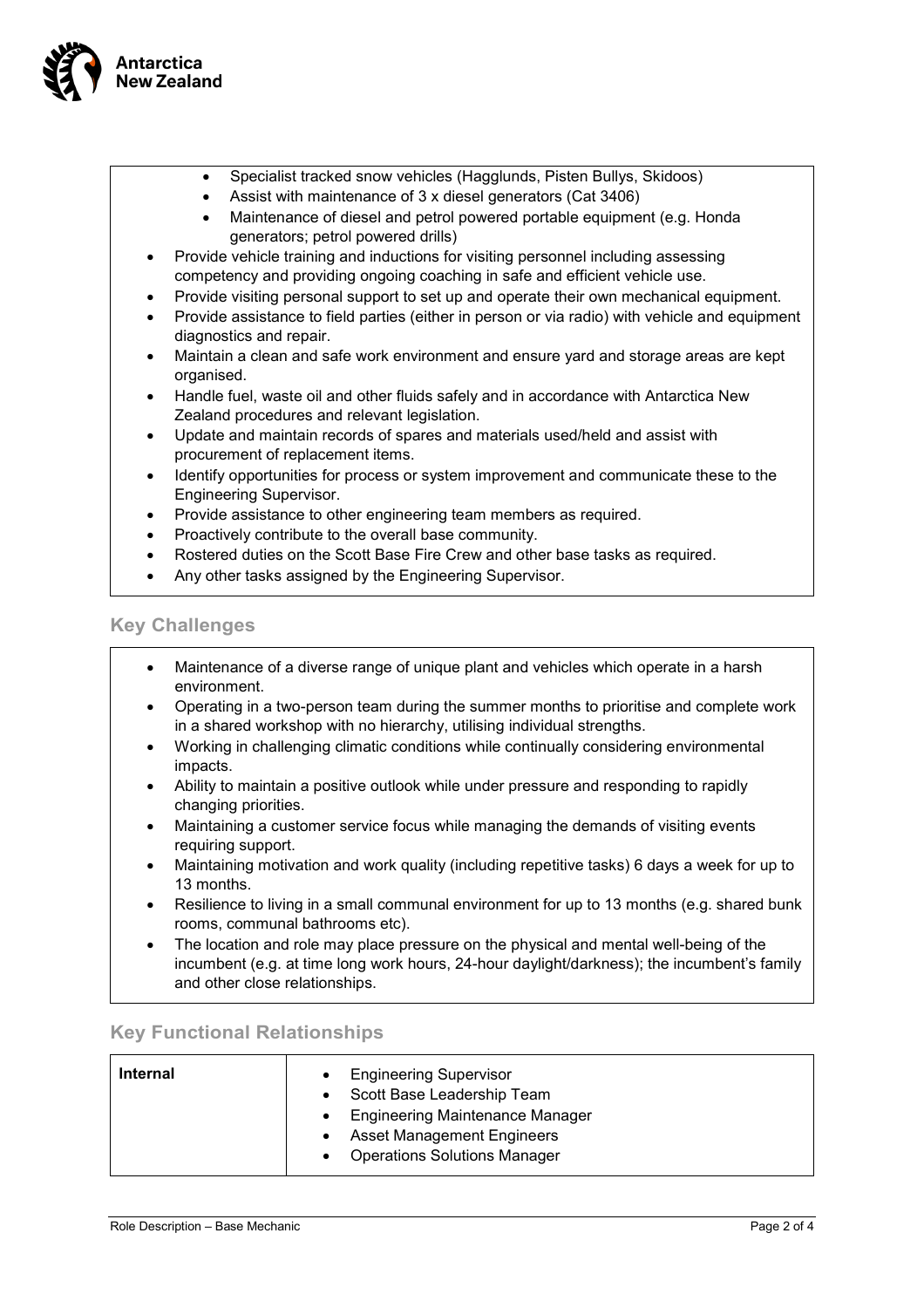

| <b>LExternal</b> | United States Antarctic Programme personnel |
|------------------|---------------------------------------------|
|------------------|---------------------------------------------|

# **Minimum Capability Necessary to Work to Role**

| <b>Capability Area</b>                                           | <b>Description</b>                                                                                                                                                                                                                                                                                                                                                                                                                                                                                                                                                        |  |
|------------------------------------------------------------------|---------------------------------------------------------------------------------------------------------------------------------------------------------------------------------------------------------------------------------------------------------------------------------------------------------------------------------------------------------------------------------------------------------------------------------------------------------------------------------------------------------------------------------------------------------------------------|--|
| Qualifications,<br><b>Certificates and</b><br><b>Memberships</b> | A New Zealand Trade Certificate (or recognised equivalent) in<br>Automotive Engineering.<br>Hold a current First Aid qualification (Unit Standard 6401, 6402).<br>$\bullet$<br>Hold a current full Class 1 and 2 New Zealand Driver Licence with<br>$\bullet$<br>F, W and T endorsements (Unit Standards 16701, 16703, 16702),<br>and experienced in operation of vehicles with manual gearbox.<br>Hold a current Forklift operator's certificate (Unit Standard 10851).<br>$\bullet$<br>Hold a current Rigging/Slinging certification (Unit Standard 30072)<br>$\bullet$ |  |
|                                                                  | Be certified as 'medically fit' by Antarctica New Zealand's Medical<br>Assessor. Preferably:<br>Hold Truck Loader Crane / HIAB Unit Standard 16617 or<br>$\bullet$<br>3795.<br>Hold a current Telehandler operator's certificate (Unit<br>$\bullet$<br>Standard 23637).                                                                                                                                                                                                                                                                                                   |  |
| Knowledge, Skills<br>and Experience                              | At least 5 years post-qualification experience.<br>$\bullet$<br>Proficiency in computer use, particularly for record keeping.<br>$\bullet$<br>Preferably experienced in:<br>$\bullet$<br>Heavy plant operation and maintenance<br>$\bullet$<br>Automotive electronics and hydraulics<br>$\bullet$<br>Specialist snow vehicles (e.g. Skidoos, Pisten Bullys)<br>$\bullet$<br>Training and inducting personnel to vehicle operation<br>Understanding of and commitment to learning about tikanga and<br>$\bullet$<br>the Treaty of Waitangi principles.                     |  |
| Judgement,<br><b>Temperament and</b><br><b>Influence</b>         | Demonstrates the personal qualities required to fit in socially and<br>$\bullet$<br>professionally with a diverse range of people in a potentially<br>stressful environment.<br>Able to work without direct supervision.<br>$\bullet$<br>Able to work closely in a shared workshop and divide/prioritise<br>$\bullet$<br>tasks as required.<br><b>Excellent communication skills</b><br>$\bullet$<br>Ability to accept/provide feedback<br>$\bullet$                                                                                                                      |  |

# **Antarctica New Zealand Values**

To honour our obligation to Antarctica:

- We are passionate about what we do
- We care for each other and the environment
- We work together
- We act with integrity
- We aspire to the highest standards